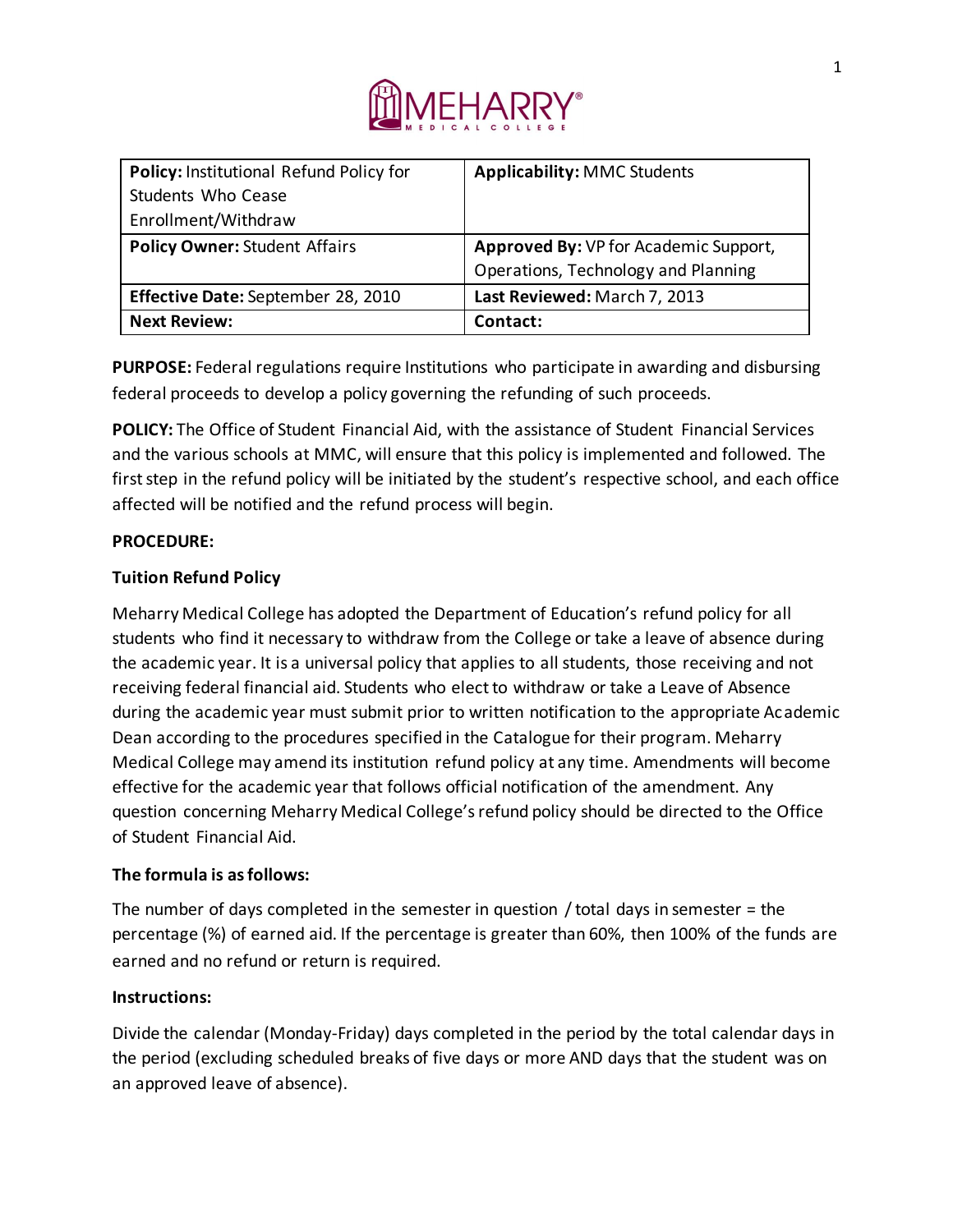

| Policy: Institutional Refund Policy for | <b>Applicability: MMC Students</b>    |
|-----------------------------------------|---------------------------------------|
| Students Who Cease                      |                                       |
| Enrollment/Withdraw                     |                                       |
| <b>Policy Owner: Student Affairs</b>    | Approved By: VP for Academic Support, |
|                                         | Operations, Technology and Planning   |
| Effective Date: September 28, 2010      | Last Reviewed: March 7, 2013          |
| <b>Next Review:</b>                     | Contact:                              |

NOTE: 60% of the term usually averages out to be about 2 ½ months.

The same percentage will be applied to tuition and fees with the exception of the following fees which should be maintained at 100%:

- 1. Registration
- 2. Orientation (first year students only)
- 3. Health insurance (which will continue until the end of the semester)

Students are not entitled to a refund of tuition and/or fees paid by third parties; such will be refunded/returned to the agency.

## **General Requirements**

Federal Student Aid funds are awarded to a student under the assumption that the student will attend the institution for the entire period for which the assistance is awarded. When a student withdraws, the student may no longer be eligible for the full amount of Title IV funds that the student was originally scheduled to receive.

If a recipient of Federal Student Aid loan funds withdraws from school after beginning attendance, the amount of Federal Student Aid loan assistance earned by the student must be determined. If the amount disbursed to the student is less than the amount the student earned, and for which the student is otherwise eligible, he or she is eligible to receive a postwithdrawal disbursement for the earned aid that was not received.

## **Definition of a Title IV Recipient**

A recipient of loan assistance is a student who has actually received Title IV funds or has met the conditions that entitle the student to a late disbursement. If the student never began enrollment for the payment period or period of enrollment, the refund policy does not apply. Similarly, if a student began enrollments, but was not and could not have been disbursed Title IV funds prior to withdrawal, the student is not considered to have been a Title IV recipient and the requirements of this refund policy do not apply.

## **Funds to Include in the Calculation**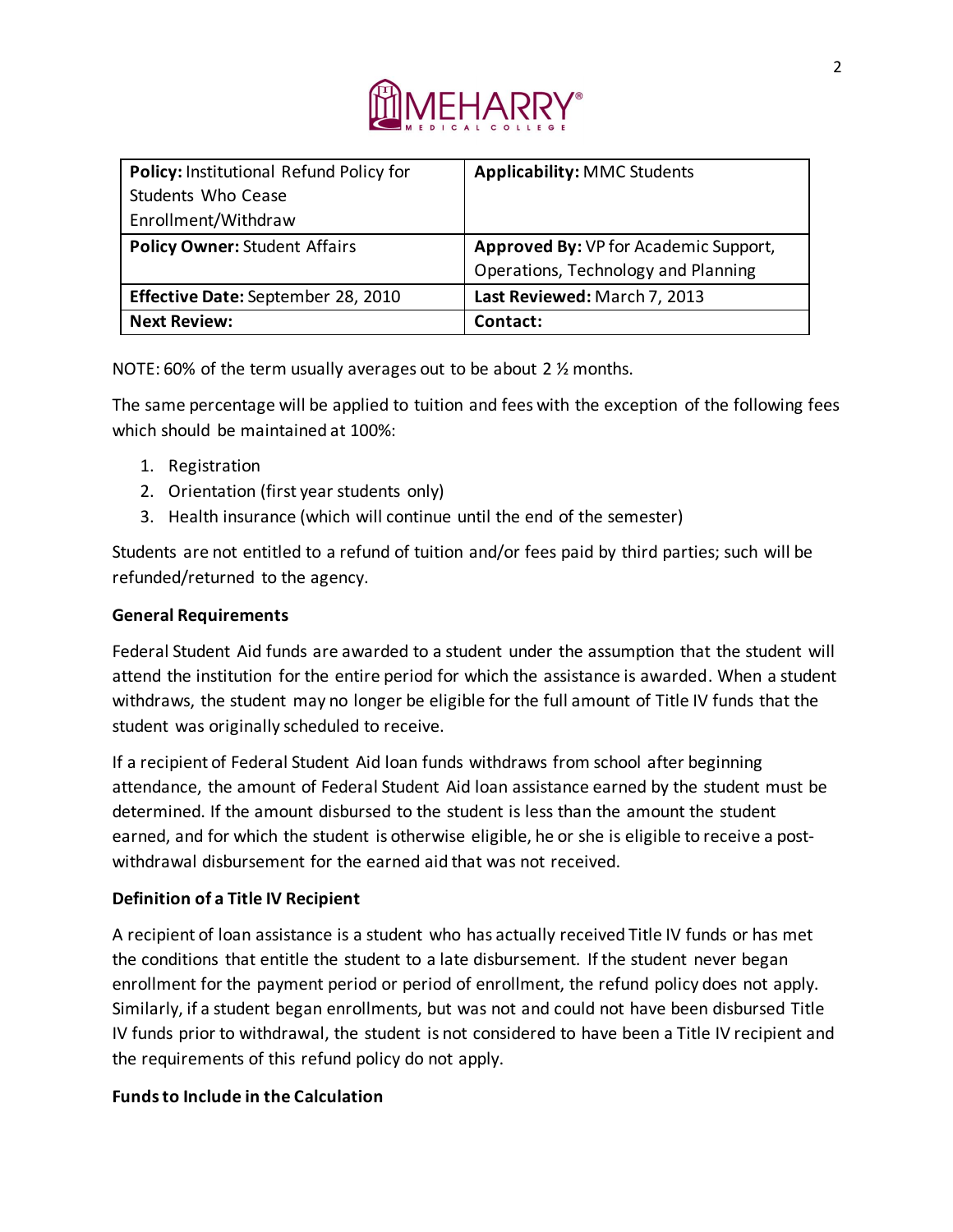

| Policy: Institutional Refund Policy for | <b>Applicability: MMC Students</b>    |
|-----------------------------------------|---------------------------------------|
| Students Who Cease                      |                                       |
| Enrollment/Withdraw                     |                                       |
| <b>Policy Owner: Student Affairs</b>    | Approved By: VP for Academic Support, |
|                                         | Operations, Technology and Planning   |
| Effective Date: September 28, 2010      | Last Reviewed: March 7, 2013          |
| <b>Next Review:</b>                     | Contact:                              |

To determine the amount of funds that have to be returned to the Federal Government, the web-based R2T4 program is used. A calculation of earned/unearned Title IV program assistance loan funds that were disbursed or could have been disbursed to a student based on the length of enrollment for the academic year. This includes the Federal Direct Subsidized/Unsubsidized, Grad PLUS and funds from the Federal Perkins Loan Programs.

## **Title IV Aid Disbursement**

A student's Title IV funds are disbursed when the school credits a student's account with the funds or pays a student directly with Title IV funds received from the William D. Ford Federal Direct Loan Program. A student's aid is counted as disbursed for the calculation if it is disbursed as of the date of the institution's determination that the student withdrew.

### **Percentage of Title IV Aid Earned**

The withdrawal date is used to determine the point in time that the student is considered to have withdrawn so the percentage of the enrollment period completed by the student can be determined. The percentage of Title IV Aid earned is equal to the percentage of the enrollment period completed. If the day the student withdrew occurs on or before the student completed 60 percent of the enrollment period of which the assistance was awarded, the percentage earned is equal to the percentage of the enrollment period that was completed, and the Return To Title IV (R2T4) Calculation is performed. If the day the student withdrawal occurs after the student has completed 60 percent of the enrollment period, the percentage earned is 100 percent, and no R2T4 Calculation is needed.

# **Determining a Student's Withdrawal Date at a School that is not Required to Take Attendance**

The chart below lists the withdrawal date for the various types of withdrawals, as well as, the date of the institution's determination that the student withdrew for each type of withdrawal.

|                 |              |                      | Date of the        |
|-----------------|--------------|----------------------|--------------------|
|                 |              | Student's Withdrawal | Institution's      |
| Withdrawal Type | Circumstance | Date*                | Determination that |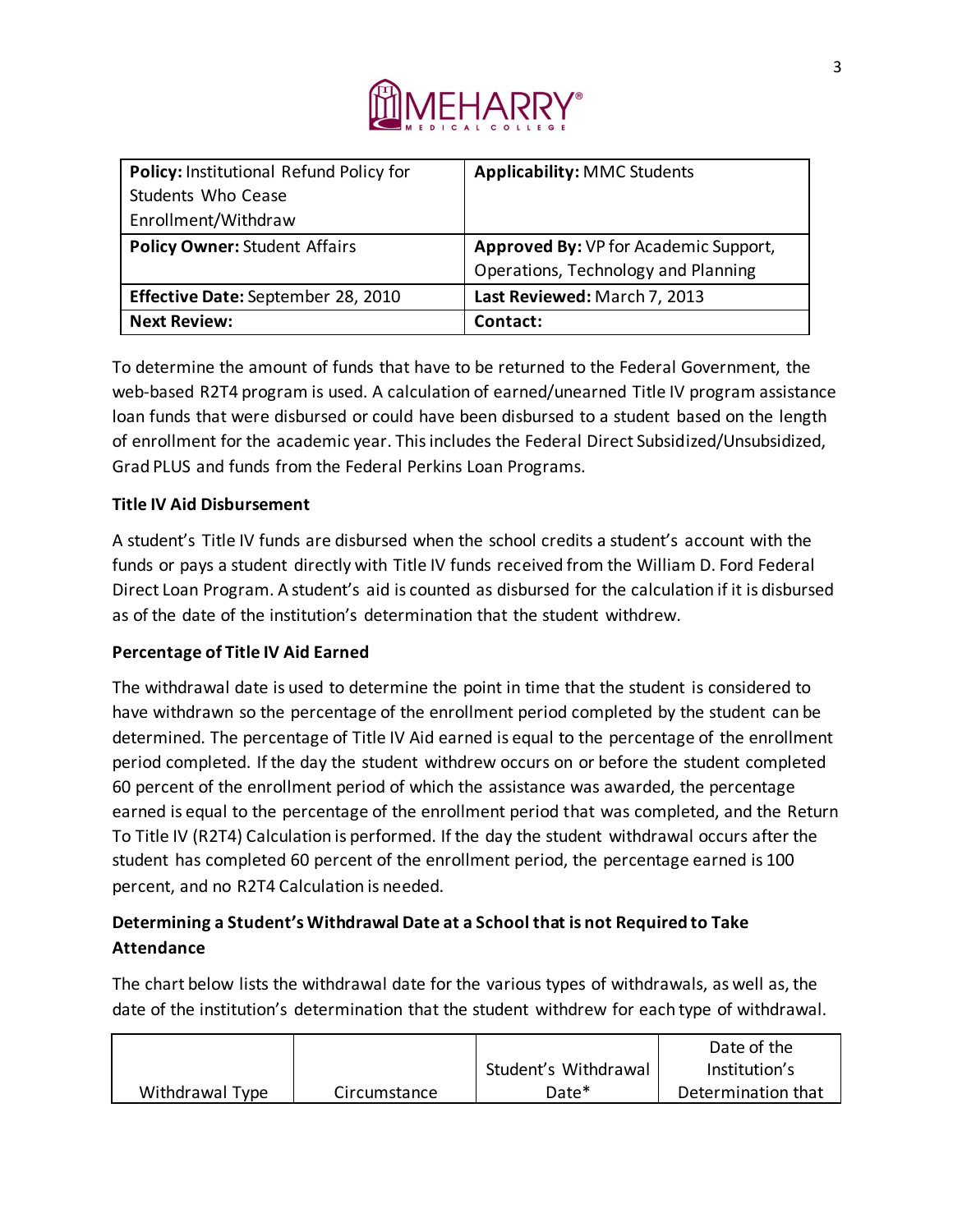

| Policy: Institutional Refund Policy for | <b>Applicability: MMC Students</b>    |
|-----------------------------------------|---------------------------------------|
| Students Who Cease                      |                                       |
| Enrollment/Withdraw                     |                                       |
| <b>Policy Owner: Student Affairs</b>    | Approved By: VP for Academic Support, |
|                                         | Operations, Technology and Planning   |
| Effective Date: September 28, 2010      | Last Reviewed: March 7, 2013          |
| <b>Next Review:</b>                     | Contact:                              |

|                                              |                                                                                                                                                                                                                             |                                                                                                                                                                                                                                 | the Student has<br>Withdrawn                                                                                  |
|----------------------------------------------|-----------------------------------------------------------------------------------------------------------------------------------------------------------------------------------------------------------------------------|---------------------------------------------------------------------------------------------------------------------------------------------------------------------------------------------------------------------------------|---------------------------------------------------------------------------------------------------------------|
| <b>Official Notification</b>                 | The student begins<br>their respective<br>school's withdrawal<br>process, or the<br>student otherwise<br>provides official<br>notification to the<br>school of their intent<br>to withdraw.                                 | The date the student<br>begins the school's<br>withdrawal process,<br>or<br>The date that the<br>student otherwise<br>provides the<br>notification.<br>(If both<br>circumstances occur,<br>use the earlier<br>withdrawal date.) | The student's<br>withdrawal date, or<br>the date of<br>notification,<br>whichever is later.                   |
| <b>Official Notification</b><br>Not Provided | Official notification<br>not provided by the<br>student because of<br>circumstances<br>beyond the student's<br>control.<br>All other instances<br>where student<br>withdraws without<br>providing official<br>notification. | The date that the<br>school determines is<br>related to the<br>circumstance beyond<br>the student's control.<br>The midpoint of the<br>payment period or<br>period of enrollment,<br>as applicable.                             | The date that the<br>school becomes<br>aware that the<br>student has ceased<br>attendance. **                 |
|                                              | The student does not<br>return from an                                                                                                                                                                                      |                                                                                                                                                                                                                                 | The earliest of the<br>dates of the end of<br>the leave of absence<br>or the date the<br>student notifies the |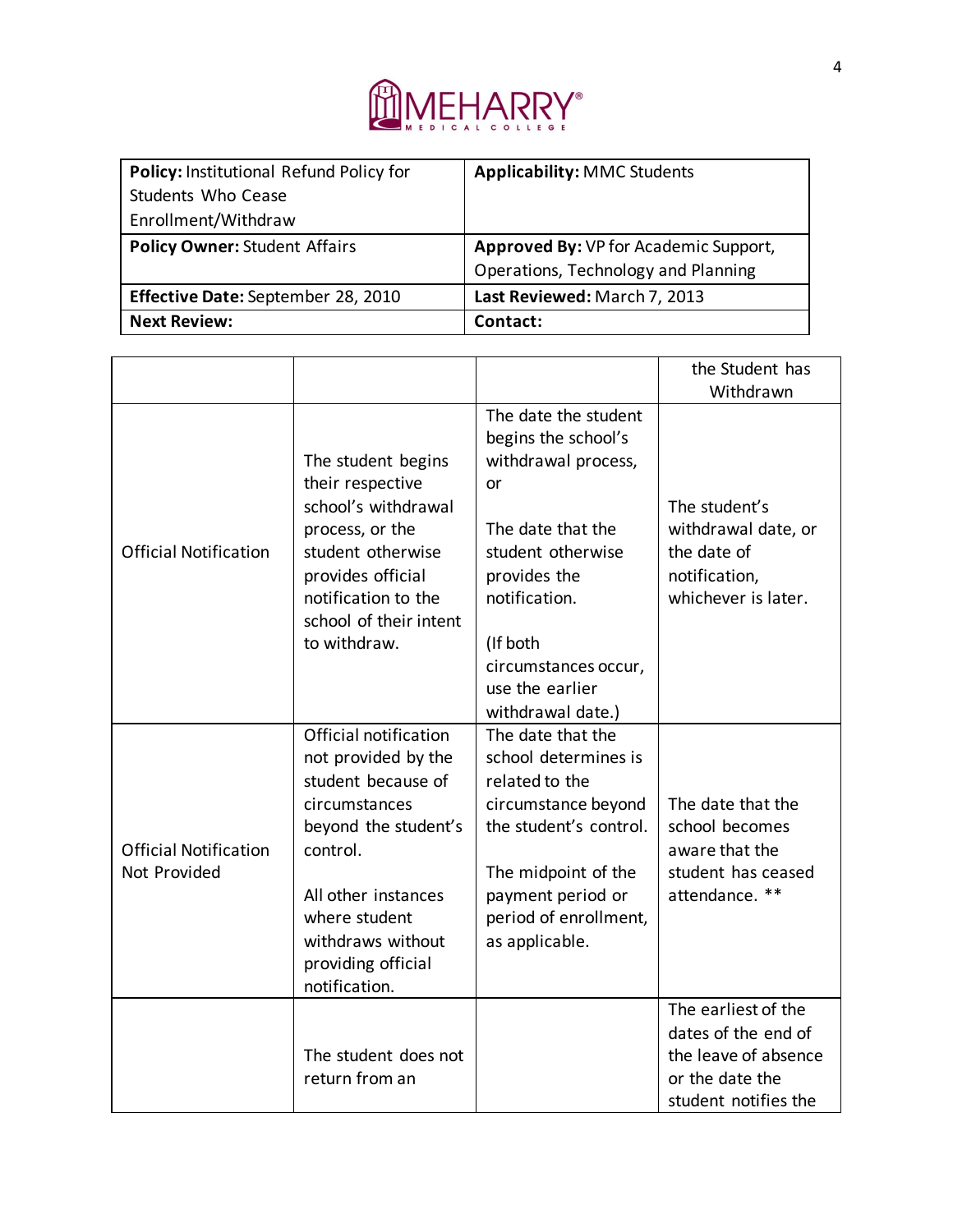

| Policy: Institutional Refund Policy for | <b>Applicability: MMC Students</b>    |
|-----------------------------------------|---------------------------------------|
| Students Who Cease                      |                                       |
| Enrollment/Withdraw                     |                                       |
| <b>Policy Owner: Student Affairs</b>    | Approved By: VP for Academic Support, |
|                                         | Operations, Technology and Planning   |
| Effective Date: September 28, 2010      | Last Reviewed: March 7, 2013          |
| <b>Next Review:</b>                     | Contact:                              |

| Leave of Absence             | "approved" leave of      | The date that the      | school he or she will |
|------------------------------|--------------------------|------------------------|-----------------------|
| Related                      | absence, or              | student began the      | not be returning to   |
|                              |                          | leave of absence.      | that school. (In the  |
|                              | The student takes an     |                        | case of an            |
|                              | "unapproved" leave       |                        | unapproved absence,   |
|                              | of absence.              |                        | the date that the     |
|                              |                          |                        | student began the     |
|                              |                          |                        | leave of absence.)    |
|                              |                          |                        | The date the school   |
|                              | The student              | The student's original | becomes aware that    |
| <b>Withdrawal After</b>      | withdraws after          | withdrawal date        | the student did not,  |
| <b>Recission of Official</b> | rescinding a previous    | from the previous      | or will not, complete |
| Notification                 | official notification of | official notification. | the program period    |
|                              | withdrawal.              |                        | or period of          |
|                              |                          |                        | enrollment.           |

\*In place of the dates listed, a school may always use as a student's withdrawal date the student's last date of attendance at an academically related activity, if the school documents that the activity is academically related and that the student attended the activity.

\*\*For a student who withdraws without providing notification to the school, the school must determine the withdrawal date no later than 30 days after the end of the earlier (1) payment period or period of enrollment (as appropriate), (2) academic year, or (3) education program.

## **Title IV Aid to be Returned**

If a student receives more Federal Student Aid than the amount earned, the MMC, the student, or both must return the unearned funds in a specific order. The amount of Federal Student Aid to be returned is determined by subtracting the amount of earned Title IV aid from the amount of the Title IV aid that was actually disbursed to the student (not including aid that could have been disbursed).

## **Amount of Unearned Title IV Aid Due from School**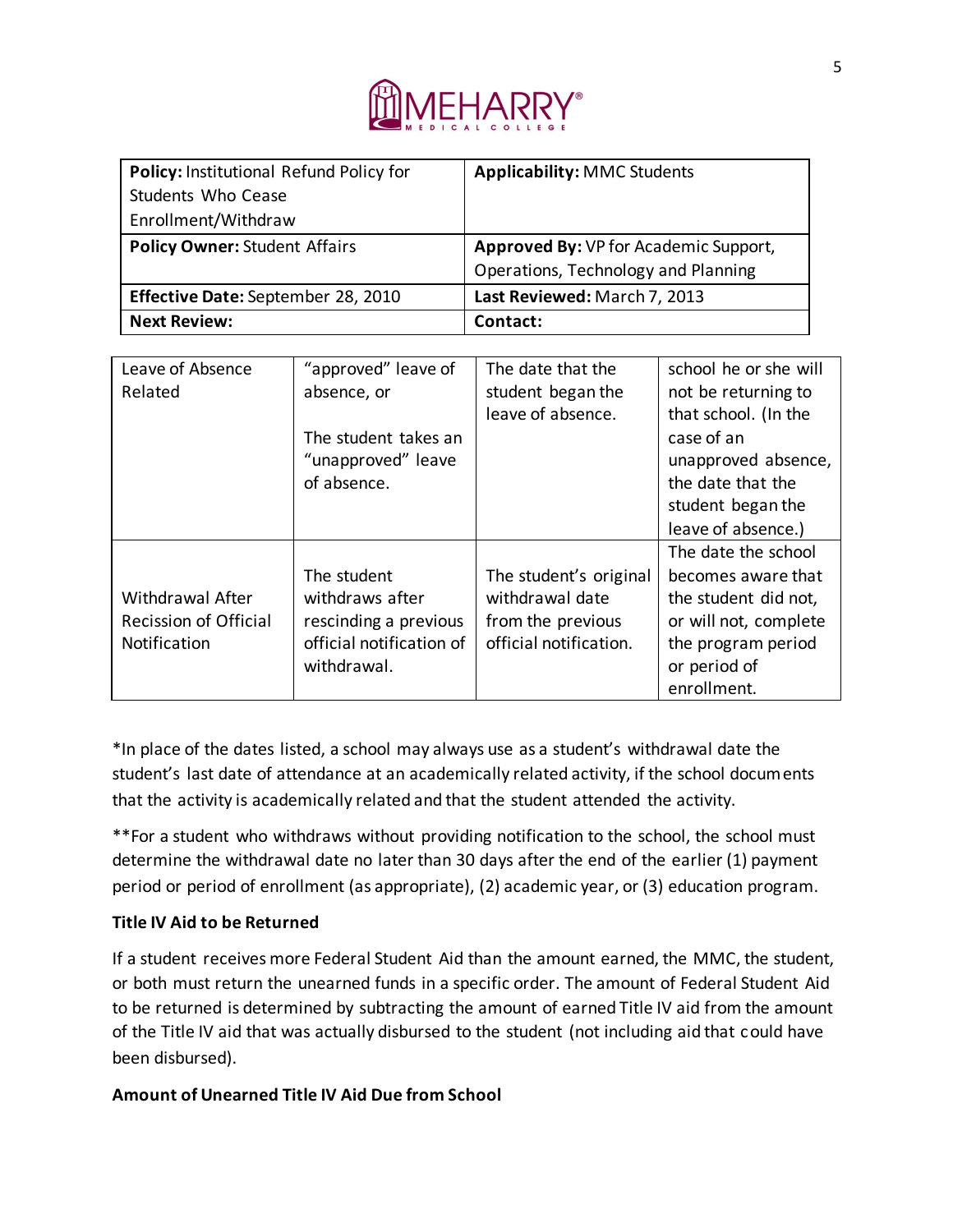

| Policy: Institutional Refund Policy for | <b>Applicability: MMC Students</b>    |
|-----------------------------------------|---------------------------------------|
| Students Who Cease                      |                                       |
| Enrollment/Withdraw                     |                                       |
| <b>Policy Owner: Student Affairs</b>    | Approved By: VP for Academic Support, |
|                                         | Operations, Technology and Planning   |
| Effective Date: September 28, 2010      | Last Reviewed: March 7, 2013          |
| <b>Next Review:</b>                     | Contact:                              |

When a return of Title IV funds is due, the school and the student both may have a responsibility for returning funds. Federal funds that are not the responsibility of the school to return must be returned by the student. Although this requirement references returning loan funds, a school is not required to return its share before the student. Rather, it is the R2T4 calculation of the amount of assistance the school is responsible for returning to the Title IV accounts that must be calculated first. The student's repayment obligation is determined after the school's share is calculated. The school must return the lesser of:

The amount of Title IV funds that the student did not earn; or

The amount of institutional charges that the student incurred for the payment period or period of enrollment multiplied by the percentage of funds that was not earned.

### **Return of Funds by the School**

A school must return Title IV funds to the program from which the student received aid during the payment period or period of enrollment as applicable, in the following order, up to the net amount disbursed from each source:

Federal Unsubsidized Stafford Loans

Federal Subsidized Stafford Loans

Federal Perkins Loans

Federal Plus Loans

**NOTE:** A school has 45 days from the date the institution determines that the student withdrew to return all unearned funds for which it is responsible.

### **Return of Funds by the Student**

The student returns funds to loan programs in accordance with the terms of the loan. In other words, the student will repay any unearned loan funds in the same manner that he or she will be repaying earned loan funds.

### **Reference:**